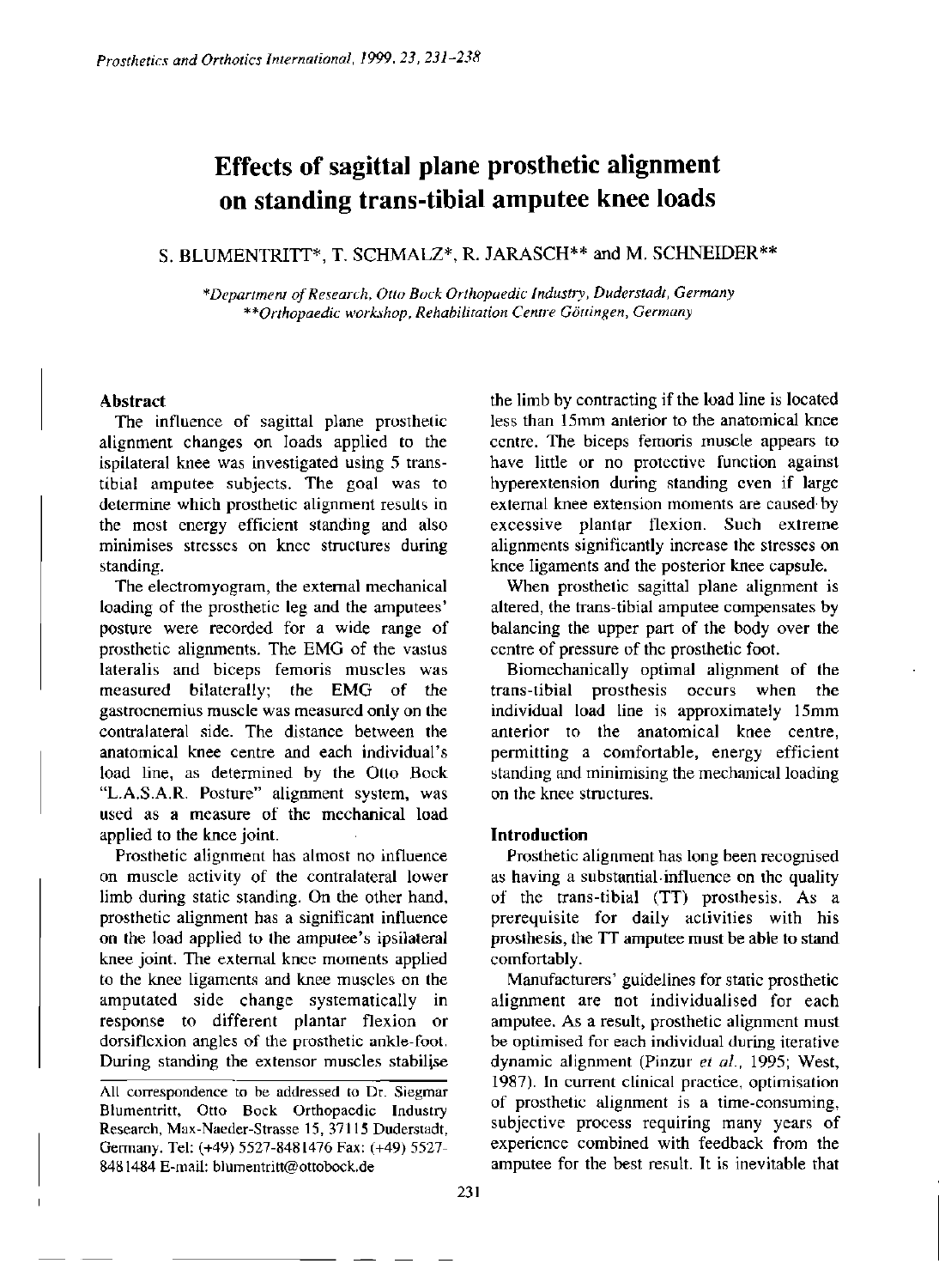this subjective method results in a wide variation in acceptable definitive alignments. Differences in prosthetic alignment have been documented when the alignment procedure is repeated several times, such as when different prosthetists realign the same amputee using identical components (Zahedi *et al.,* 1986; Solomonidis, 1991).

A previous paper (Blumentritt, 1997) reported on the results of posture measurement and prosthetic alignment of 18 experienced TT amputees. The amputee's load line served as an objective, individual reference line. Results of this investigation included:

- 1. the trans-tibial anatomical knee centre was located between 8 to 40mm posterior to the load line, with a mean value of 18mm posterior to load line;
- 2. the distance between knee centre and load line was independent of the type of prosthetic foot;
- 3. definitive alignment of a trans-tibial prosthesis cannot be finalised during one fitting session using the current subjective method.

**Breakey** (1998) has reported his clinical experience using the Otto Bock "L.A.S.A.R. Posture" system in the alignment of definitive prostheses and has formulated a "Theory of Integrated Balance" using the load line as reference.

It is well accepted that sagittal plane alignment changes to the TT prosthesis will influence amputee comfort during standing. It may be that the acceptance or rejection of a tested prosthetic alignment by the amputee is affected by the muscular or ligamentous forces acting around the knee joint. The goal of this study is to show the results of different sagittal prosthetic alignment on the activity of knee muscles during standing and to propose guidelines for a biomechanically optimal prosthetic alignment.

## **Methods**

The external load on the knee joint of the amputated limb was determined using **the** Otto Bock "L.A.S.A.R. Posture" alignment system. The posture of the amputee was also recorded using this device.

The "L.A.S.A.R. Posture" device determines the vertical component of the ground reaction forces acting on its sensing platform. When both feet are on the force platform, the patient's weight and the location of the *weight bearing* 

*line* can be measured. If only one side, e.g. the prosthetic limb, is on the platform then the force on that leg only and the resultant *load line* will be measured. The horizontal distance between selected anatomical reference points and the load line can **be** determined be means of this apparatus (Blumentritt, 1997; Breakey, 1998).

The sagittal position of the anatomical centre of the ipsilateral knee was determined according to Nietert (1997), and the position transferred to the lateral side of the prosthetic socket and marked.

The electromyogram (EMG) of the biceps femoris and vastus lateralis muscles of the ipsilateral leg, and the biceps femoris, vastus lateralis and gastrocnemius muscles of the contralateral side measured by surface electrodes, were recorded using the MYOSYSTEM 2000 (Noraxon-Neurodata / Vienna, Berlin). The electrodes were located as described by Noraxon's guideline. The mean amplitude of EMG defined by the integrated EMG divided by recording time was used as a measure of myoelectric activity.

Prosthetic alignment was altered by changing the plantar flexion angle of the prosthetic foot at the ankle.

After the foot alignment was altered, the amputee stood with the prosthetic limb on the "L.A.S.A.R. Posture" force plate, with the contralateral leg standing on an adjacent compensatory block whereby both ankle joints were in the same coronal plane. The amputee was asked to load the prosthesis by half of body weight. Once this was accomplished, EMG readings were recorded for 5 seconds. Simultaneously, the sagittal distance from the load line to the ankle adapter, knee centre, greater trochanter and shoulder of the ipsilateral side were measured. The prosthetic alignment was then changed and, after a short break, the parameters were re-measured. The plantar flexion angle was varied randomly. Figure 1 illustrates these measurements.

#### **Patients**

Five (5) experienced trans-tibial amputees who had worn a prosthesis for many years and could walk a significant distance were recruited for this investigation. Consequently, amputees with circulatory impairment were not included in the study. All amputees reported their prostheses to be comfortable and that they had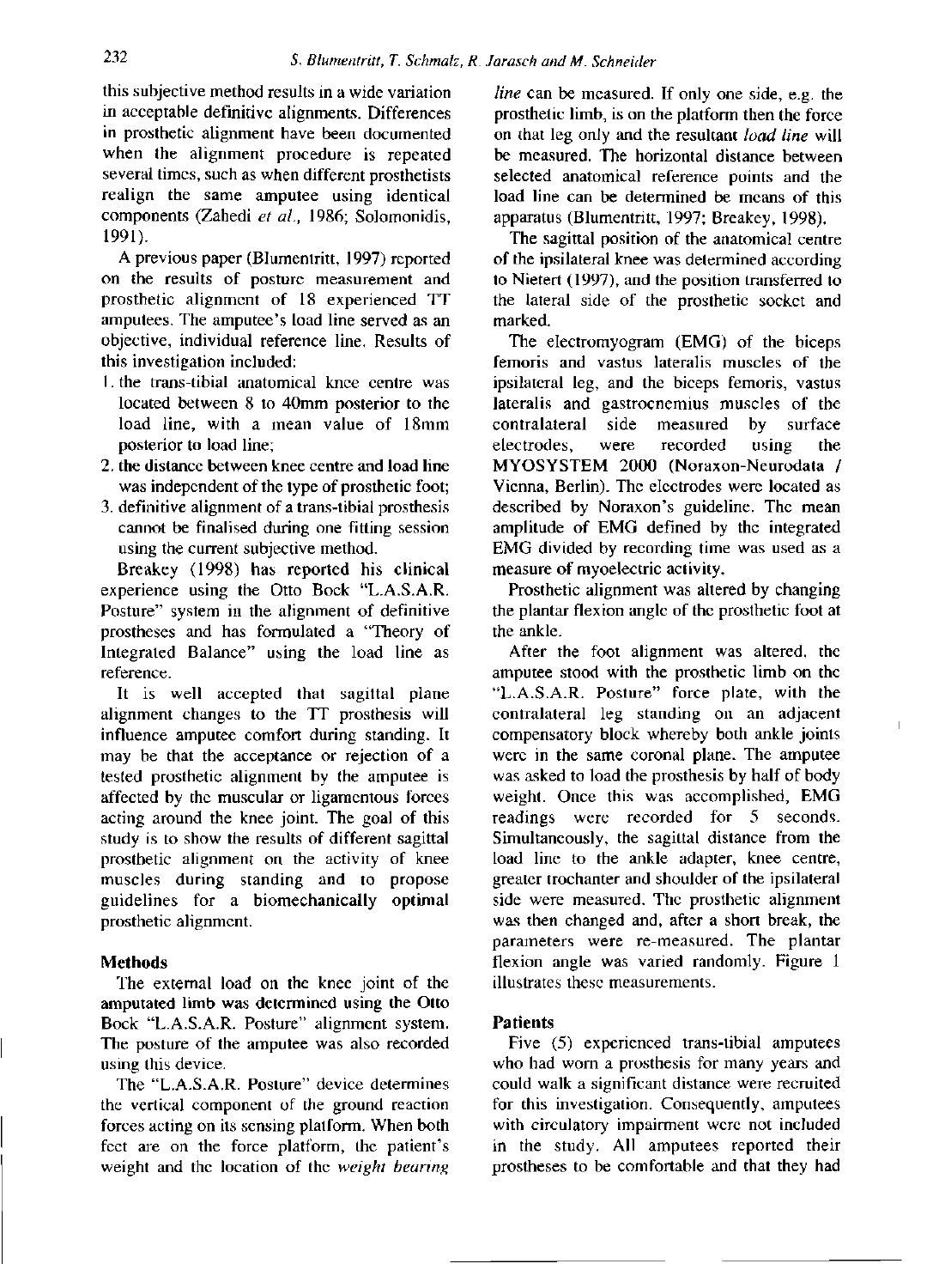

**Fig. 1. Measurement principles: The prosthesis is loaded with approximately half of the body weight. By altering the plantar flexion angle of the prosthetic foot, the measured distance between the 1oad line and anatomical knee centre is changed. The EMG of M. vastus lateralis and M. biceps femoris is recorded independently.** 

no joint pain or **range** of rnotion abnormalities. All subjects wore their customary normal shoes with blocked heels during this study.

Table 1 lists each subject's individual data.

#### **Results**

*Prosthetic alignment and posture of the amputees* 

The effect of the flexion angle of the

| Subject                     |                | $\overline{c}$     | 3              | $\overline{4}$ | 5                     |
|-----------------------------|----------------|--------------------|----------------|----------------|-----------------------|
| Age (years)                 | 45             | 70                 | 42             | 37             | 39                    |
| Body mass (kg)              | 83             | 72                 | 105            | 61             | 101                   |
| Height (cm)                 | 170            | 173                | 183            | 168            | 180                   |
| Time since amputation (yrs) | 26             | 52                 | 17             | 34             | $\overline{4}$        |
| Cause                       | trauma         | trauma             | trauma         | trauma         | disease               |
| Stump length                | short          | short              | medium         | long           | medium                |
| Side                        | right          | left               | right          | left           | right                 |
| Pain in stump               | seldom         | seldom             | no             | no             | only when<br>stressed |
| Additional disorders        | n <sub>0</sub> | no                 | n <sub>O</sub> | no             | no                    |
| Uses cane                   | no             | n <sub>o</sub>     | no             | no             | no                    |
| Walking ability (daily)     | >5 km          | > 5 km             | > 5 km         | > 5 km         | 300m-1km              |
| Sports activities           | n <sub>O</sub> | cycling<br>walking | no             | no             | no                    |
| Prosthesis                  |                |                    |                |                |                       |
| Socket                      | <b>PTS</b>     | <b>PTS</b>         | PTS            | <b>PTS</b>     | <b>PTS</b>            |
| Foot type Otto Bock         | 1D10           | 1D25               | 1D25           | 1D10           | 1D10                  |
| Size (cm)                   | 26             | 26                 | 27             | 24             | 26                    |

|  |  | Table 1. Subject data |  |
|--|--|-----------------------|--|
|--|--|-----------------------|--|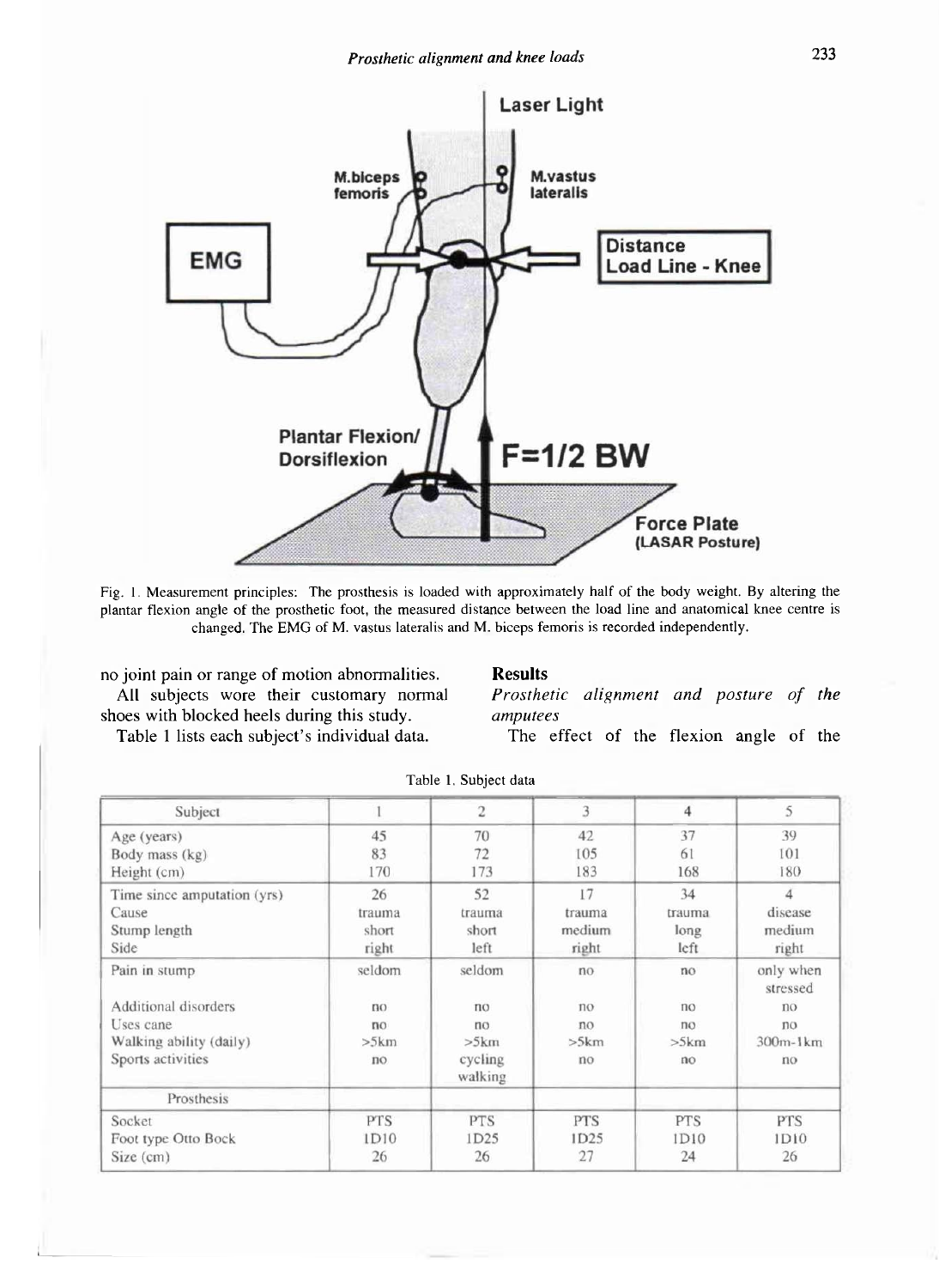

Fig. 2. Effect of plantar flexion of the foot on the mechanical loads applied to the knee joint. The acting lever arm  $d_{\bf p}$  of the ground reaction force F<sub>B</sub> changes as the ankle angle is varied (left - dorsiflexed foot, right - plantar flexed foot).

prosthetic foot on the external load on the knee joint was directly visible on all amputees by projecting the laser beam of "L.A.S.A.R. Posture" on the prosthetic side. Increasing the plantar flexion at the ankle tends to move the ground reaction force more anterior to the knee joint. Dorsiflexion of the foot shortens the acting knee lever arm as the ground reaction force falls less anterior to the knee centre. Continued dorsiflexion of the prosthetic foot eventually results in the ground reaction forces acting posterior to the knee centre (Fig. 2). This effect is typical for all amputees tested and was very reproducible.

The amputees compensate for sagittal plane alignment changes by changing their sagittal posture so that the greater trochanter and the shoulder are balanced over the centre of pressure with constant horizontal distances. This supporting point remains almost constant when



**Fig. 3. Load on prosthetic limb (force): distance from ankle adaptor, knee centre, greater trochanter and shoulder to the load line; a) prosthetic foot 1D10 (Pat. 4), b) prosthetic foot 1D25 (Pat. 3). Positive distance means that the selected point is posterior to the load line; negative distance means the anatomical reference is anterior to the load line. The abscissa indicates the test number.**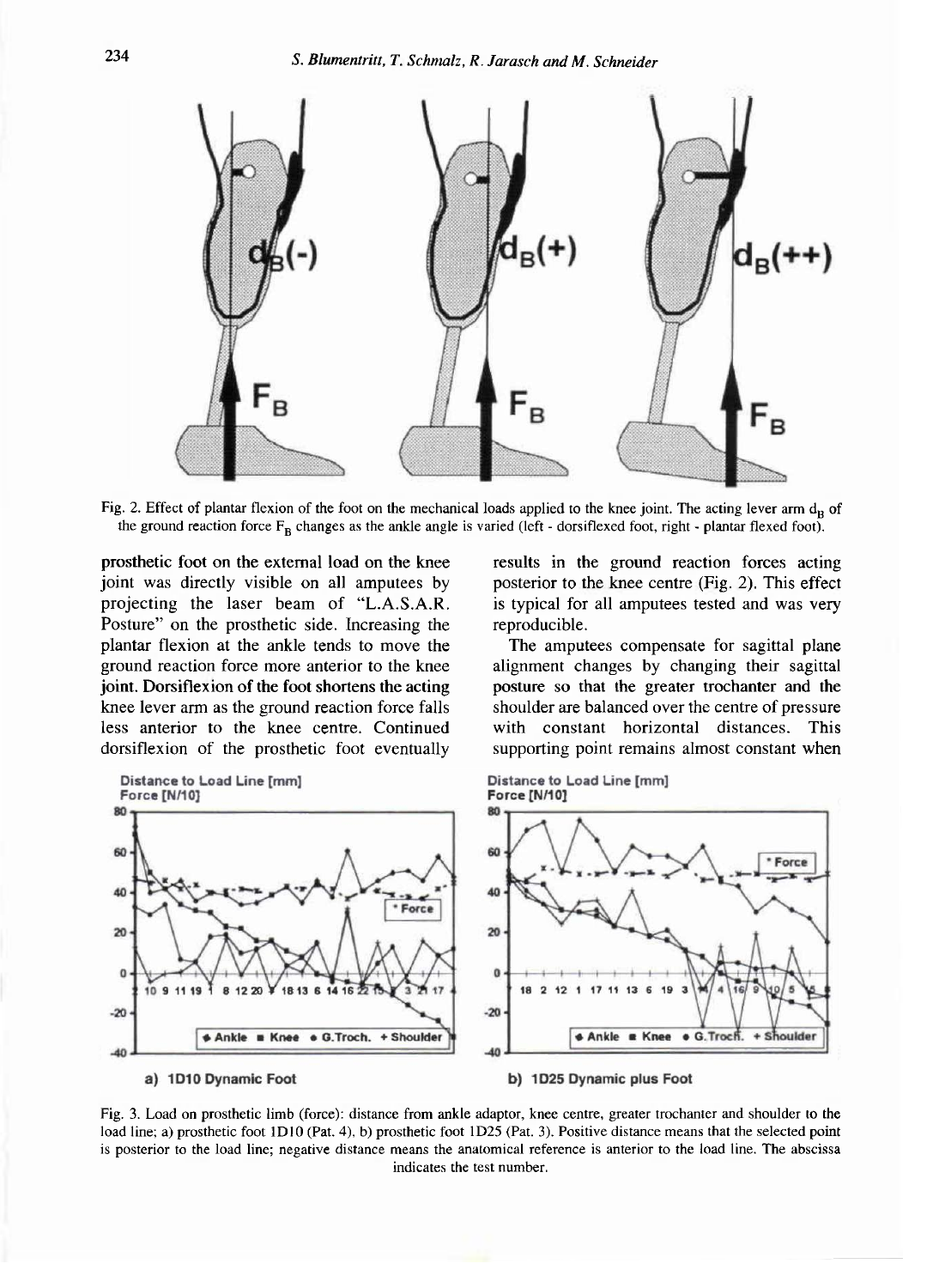

Fig. 4. Mean EMG amplitude of knee muscles on the ipsilateral side (Pat. 5) versus the knee lever arm d<sub>B</sub>. The external **moment causes knee flexion if the knee lever arm is negative. If the lever arm is positive, the knee joint is subjected to an external extension moment.** 

flexible keel feet such as the Otto Bock 1D10 dynamic foot are plantarflexed. The centre of pressure varies with the ankle angle for spring keel feet such as the Otto Bock 1D25 dynamic plus design, as shown in Figures 3a and 3b.

#### *Prosthetic alignment and knee muscles' activity*

During static standing, the EMG signals of knee muscles and the muscle gastrocnemius of the contralateral leg do not change when the sagittal plane prosthetic alignment is varied. In contrast, the EMG of the muscles of the knee on the amputated side is systematically affected by changes in the ankle angle.

Figure 4 illustrates the typical muscle activity

for vastus lateralis and biceps femoris related to the knee lever arm. Once the external knee extension moment is sufficient to fully stabilise the knee passively, the vastus lateralis muscle no longer fires. When the knee extension moment is less, or when the ground reaction force causes a knee flexion moment, the EMG activity of the vastus lateralis increases corresponding to this external moment.

Normally the biceps femoris muscle is inactive during standing regardless of the plantarflexion attitude of the ankle.

Figure 5 shows an overview of the innervation characteristics of the knee muscles of the ipsilateral limb. The regression curves of the



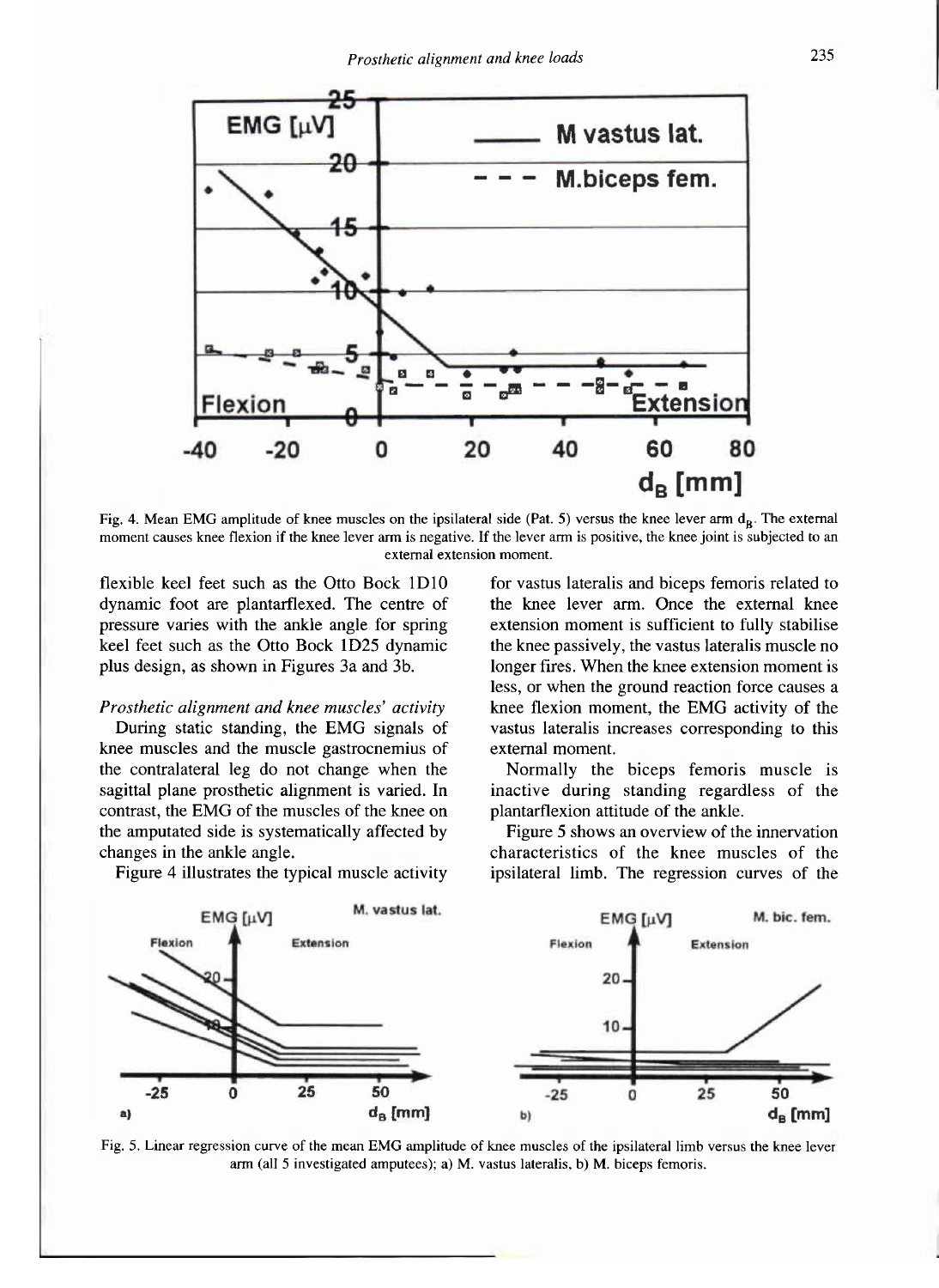mean EMG amplitudes for all 5 amputees verifies that the vastus lateralis muscle is no longer activated whenever the load line is located more than approximately 15mm anterior to the knee centre. If this distance is smaller than 15mm or if the ground reaction force acts posterior to the joint centre, the EMG amplitudes of vastus lateralis increases in direct proportion to the external moment. This correlation is significant and uniform for all amputees.

The biceps femoris muscle was inactive during standing for 4 of the 5 tested amputees. In one case, extreme alignments which created a knee lever arm of more than 30mm triggered the biceps femoris.

#### **Discussion**

The importance of prosthetic alignment to the success of prosthetic fitting is well known. Current prosthetic alignment methods require many years of experience from the prosthetist and clear feedback and assessment of the functionality of the prosthesis by the amputee. Thus the procedure of prosthetic alignment is very time-consuming and subjective. Objective, reproducible and faster techniques are desirable.

Visual information about the forces and moments causing the biomechanical function of the prosthesis are one way to make prosthetic alignment more objective. Regularities in prosthetic alignment were seen in prostheses worn successfully over an extended period of time (Blumentritt, 1997). Breakey (1998) has described his extensive experience with 115 trans-tibial amputees and 42 trans-femoral amputees, reporting that when his fittings proved satisfactory over time, the discrepancy between the load line and the body weight line was less than 10mm.

This investigation suggests that the justification for prosthetic alignment can be found by defining a biomechanically sound and energy efficient static posture control.

In this study, the relationship between the electromyographic signal and muscle force produced is directly proportional, because the EMG was measured under isometric conditions. Therefore the EMG value can be replaced by the generated muscle force. The muscle and ligament forces around the knee joint are dependent on the knee lever arm and can be estimated as Figure 6 illustrates.

When the ground reaction force is acting more



**Fig. 6. Diagram illustrating sagittal plane muscle and ligament forces on the knee joint of trans-tibial amputee caused by the external knee load induced by plantar flexion of the foot (left - dorsiflexed foot, right - plantar flexed foot).**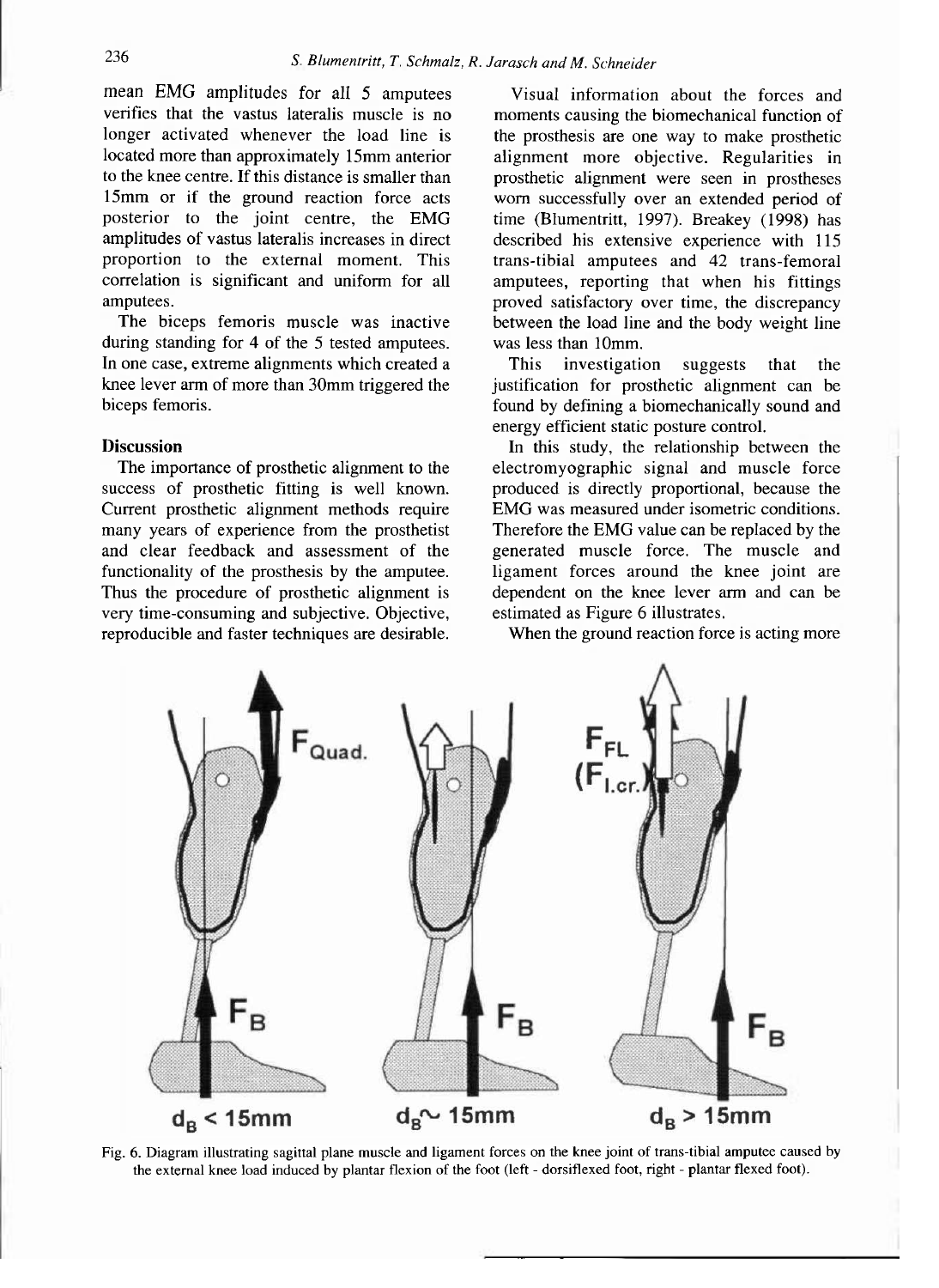than 15mm anterior to the knee centre, knee stabilisation is provided by the ligaments. Prostheses aligned in an equinus position increase the stress on the ligaments and posterior capsule. The knee is hyperextended by such an exceptional external extending moment. This alignment error is presumably avoided in clinical practice by realignment of the prosthesis when the amputee complains. The theoretical muscular protection of the knee joint against high extension load by the muscles which flex the knee seems to be uncommon.

When the ground reaction force acts less than 15mm anterior to the knee centre, the stability of the knee joint will be controlled by using muscular activity of the quadriceps muscle group. The knee joint is extended and the more the load line falls posteriorly to the knee centre the more the knee joint will tend to be flexed. The posterior knee ligament force becomes zero. Such muscular force increases metabolic energy consumption. Stressing the passive structures of the knee joint may result in long term damage, such as that which occurs when the ankle has been fused in equinus to enable the poliomyelitis survivor the chance to walk without bracing on their paralysed leg. Thus, the optimal situation seems to be when the knee centre is located approximately 15mm behind the load line: A minimum of metabolic energy is required while

very little extension stress is applied to the ligaments and posterior capsule of the knee.

Individual differences between patients were minimal in the present investigation (Fig. 5). Previously reported individual differences during definitive fittings (Blumentritt, 1997) may have been accidental due to the subjective nature of present alignment techniques. Biomechanically optimal standing alignment can now be defined (Fig. 7).

Use of these guidelines in clinical practice has produced very good fitting results. The amputees clearly describe a noticeable increase in comfort when the prosthesis is aligned as noted above, particularly after using the prosthesis for an extended period of time. This also permits optimal alignment of the prosthesis during only one fitting session.

Of course, the linear position of the foot in the sagittal plane must also be determined. This can be done using conventional visual gait analysis. Sagittal linear alignment is optimal when the amputee slightly flexes the knee on the ipsilateral side during weight acceptance.

It should be noted that these guidelines do not apply to residual limbs with grossly abnormal structures such as occurs when genu recurvatum is present. However, the "L.A.S.A.R. Posture" system may also be useful in such difficult cases by allowing the clinician clearly to visualise the



Fig. 7. Force of muscles and ligaments depending on knee lever arm (d<sub>B</sub>) of ground reaction force: The external moment causes flexion if the knee lever arm is negative. If the lever arm is positive, the knee joint is loaded with an external **extension moment.**